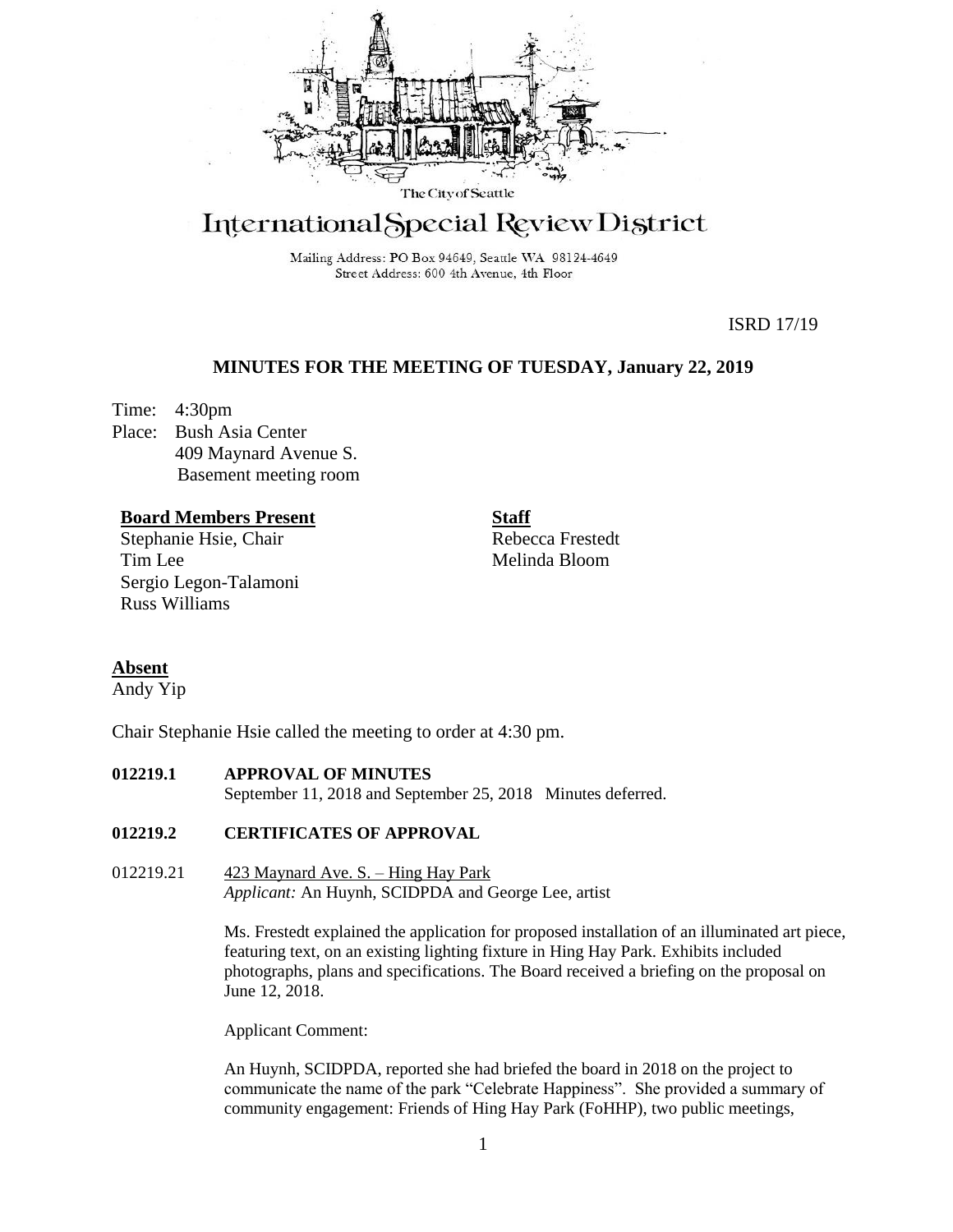outreach to senior congregants, survey (53 responses), Parks review, and ISRD briefing. She said the ISRD Board provided feedback that they were on the right track and to return when the plan was finalized. She provided images selected as guiding force and said they chose the paper lantern as a way to improve light with art; they explored forms for lantern. She said they narrowed down the site for visibility and impact. She said the lantern would be hung off existing light post in park; she provided day and night renderings of what it will look like. She said the second community meeting they refined the design and the style of Chinese calligraphy and languages to translate. She said they will use a local calligrapher.

George Lee, artist, provided material samples and commented on the good collaborative process. He said the eight-sided lantern matches the sky lantern shape which fills up from heat source below and then floats away. He said there will be printing on five sides: Chinese in the middle, name – Hing Hay – and Celebrate Happiness translated into Vietnamese, Japanese, Laotian, and Lushootseed– native language of Salish people. He showed various sight lines. He said the lettering will be painted gold on tiny perforations through which light will shine. He said he worked with structural engineers on the brace that will go on existing pole. He provided specs for Gobo projector which will make image on ground. He said they are still working on calligraphy to make it more legible. He presented calligraphy style options. Responding to board questions he said with exception of calligraphic style, everything is set. He said the lantern will be triple powder-coated and UV resistant for durability and be built for full wind load.

Public Comment:

Midori Liu, resident, asked about the writing. She said she preferred the simpler style and said most people can't read traditional lettering.

Rachtha Danh, FoHHP, said they did good outreach and caught a good wide swath of community.

Ching Chan, speaking as a FoHHP community volunteer, commended the team for the process which she said was robust and engaged the community. She said this is the last piece to complete the park. She said it is a nice touch to identify the park. She said there are more opportunities to identify the best calligraphy style going forward.

Betty Lau, committee member, said she was impressed that it was contentious-free. She commended Ms. Huynh and Mr. Lee for their guidance.

Board Discussion:

Mr. Legon-Talamoni appreciated the presentation and its clarity and the level of outreach done. He said the design is great and he appreciated how interactive it is.

Mr. Lee said they are interested in using a local calligrapher. He said they are simplifying the calligraphy to make it more legible.

Ms. Huynh asked the board to approve the range provided to the FoHHP can choose one of them.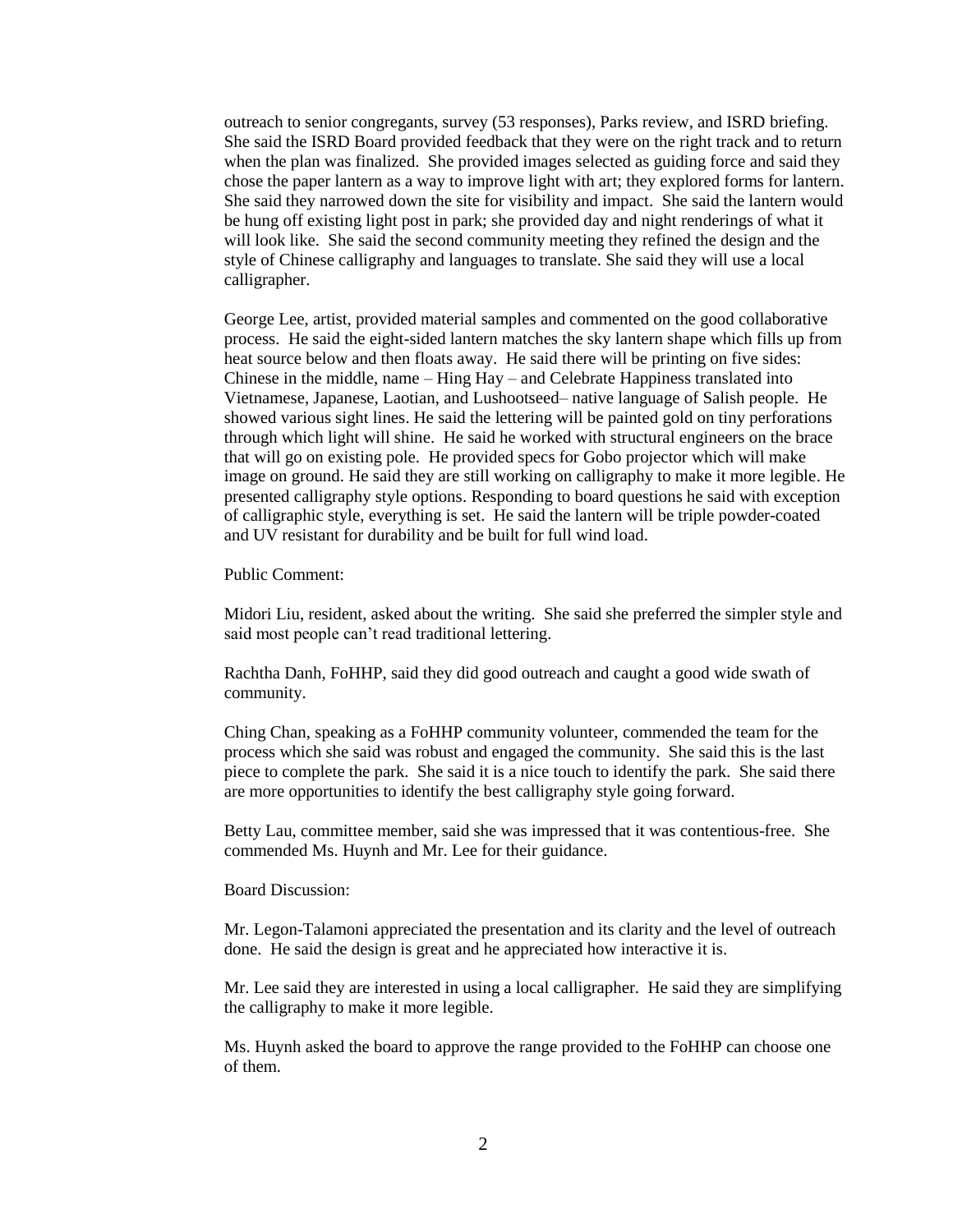Ms. Hsie appreciated the extent and variety of methods used to gather community input and commended the applicants on developing of concepts that were informed by outreach and will resonate with the community.

Action: I move that the International Special Review District Board recommend approval of a Certificate of Approval for Design – artwork at 423 Maynard Ave. S. conditioned on submission of final calligraphy decision be provided to staff.

The Board directs staff to prepare a written recommendation of approval, based on consideration of the application submittal and Board discussion at the January 22, 2019 public meeting, and forward this written recommendation to the Department of Neighborhoods Director.

This action is based on the **following applicable sections of the International Special Review District Ordinance and Design Guidelines:** 

#### **Secretary of Interior's Standard #10**

MM/SC/SLT/TL 4:0:0 Motion carried.

012219.22 S. King Street Neighborhood Greenway *Applicant:* Megan Hoyt and Ching Chan, SDOT

> Ms. Frestedt explained the proposed modifications within the right-of-way, including: a new traffic signal at S. King and Rainier Ave.; spot roadway and sidewalk repair; signs and pavement markings, and the installation of speed cushions east of I-5. Exhibits included photographs, plans and specifications. She said the Board received a briefing on an earlier iteration of the Greenway on August 23, 2016. S. King Street, from I-5 to Rainier is a designated Green Street. The alignment is both within and outside of the Asian Design Character District.

Applicant Comment:

Presentation in DON file.

Megan Hoyt said they are at 90% design for pedestrian and bicycle improvements. She said a Neighborhood Greenway is a "street for all" routed on to non-arterials, good for all ages and abilities; bikes are directed to greenways. She proposed modifications to make crossing busy street safer. She said the work includes adding a new traffic signal at Rainier and King, where there is currently only a stop sign. She said that bikes and pedestrians are prioritized; they will provide crosswalks on north and south lanes for crossing. She said Plymouth Housing is going in on the corner and they are working with them. There will be a staged opening to the signal; in 2019 they will open the north crosswalk once fully signaled and will then move on to the south crosswalk. She said existing condition is 2018 short-term crash reduction measures. She said the signal addition maintains existing turning movements, existing painted area. She said eastbound and westbound lefts turns are restricted; northbound left turns are permitted. There will be curb bulbs at three corners which replace temporary paint-and-post bulbs. She said private developer will construct curb bulb with bike ramp to get onto landing and wait for light. She said there will be spot repairs to roadway and sidewalk. She said that one outstanding issue is whether or not to replace an entire driveway as shown on page 6. She said speed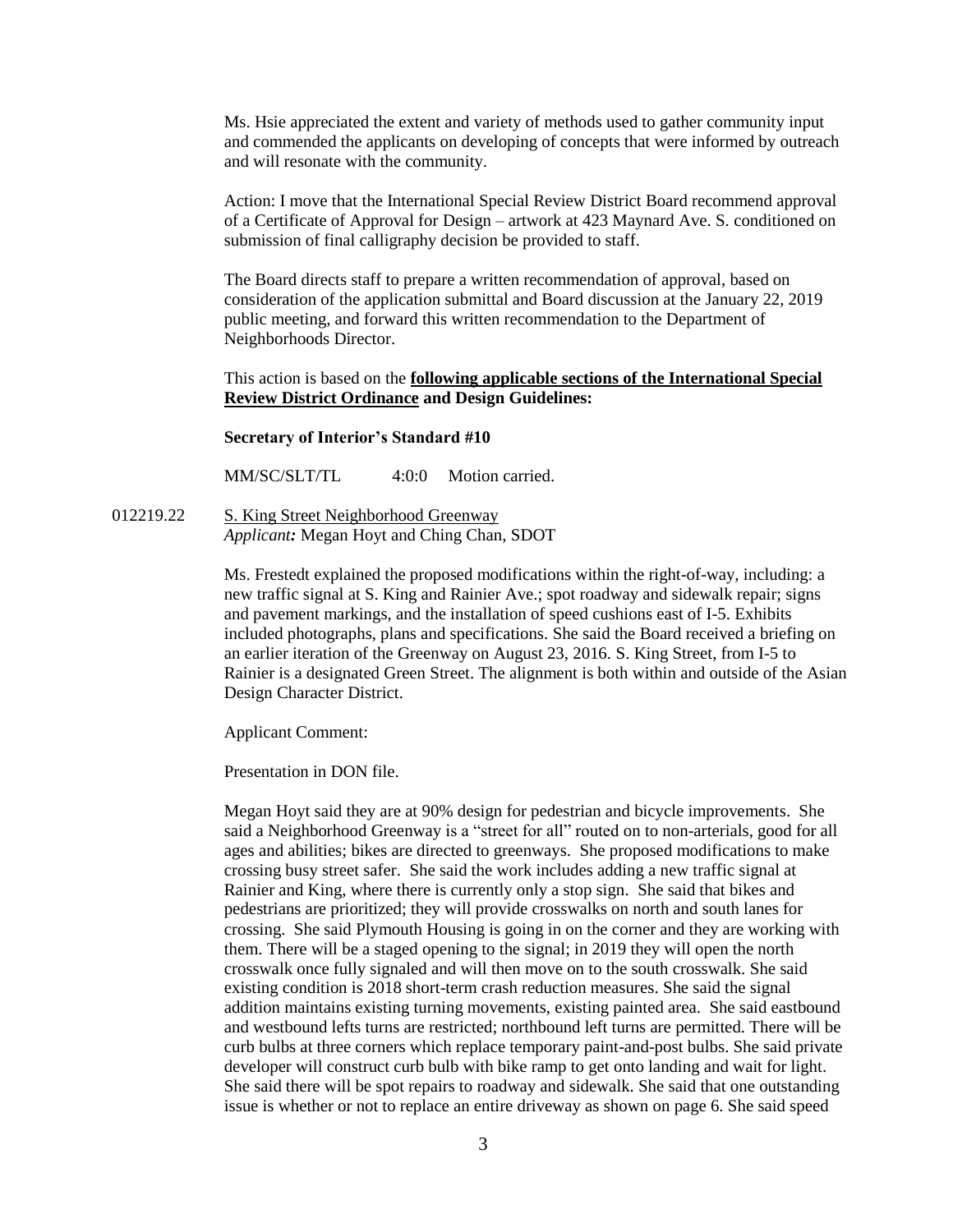cushions will be added between 8th Avenue and Rainier to calm traffic. Existing bike markings will be slightly adjusted. Between  $5<sup>th</sup>$  and  $8<sup>th</sup>$ , they propose to consolidate signs but are still reviewing it.

Ms. Hoyt said they will not do improvements at  $12<sup>th</sup>$  and King as that will be part of another project in 2020. She said that pedestrian lighting under I-5 is part of another project. Responding to request for clarification, she said this project includes curb bulbs, new signals, bike lane, signs and markings for bikes, spot repairs, speed cushions (asphalt with paint), updates to marking, driveway proposal, and signage for greenway. She said the driveway can be left as is or be rebuilt to standard with concrete sidewalk. She confirmed that when the crosswalk is done at King & Rainier the signal build out will occur.

Mr. Lee asked if sewage work is included.

Ms. Hoyt said no, just a few inlets.

Public Comment:

Betty Lau said she heard concerns about curb bulbs by members of Seniors in Action. She asked how many greenway signs are proposed.

Ms. Hoyt said there will be one at the start of every block.

Ms. Lau said they should be in Vietnamese east of I-5 and Chinese west of I-5, consistent with street car stops.

Ms. Chan said they are open to that. They will work with the community to ensure the signs are not cluttered. She said they will translate within the boundary of the neighborhood and will do outreach.

Steve Sawada, community member, asked if targeted business outreach has been done and if their interests were being considered.

Ms. Chan said they have done robust outreach, including door to door, and follow-up. She said not everyone agrees. She said the changes are for safety concerns. She said one of the concerns she heard was about freight mobility and turning radius. She said large truck movement needs to be able to make those turns; they will maintain the northbound right turn to allow deliveries. She said  $12<sup>th</sup>$  Avenue Vision Zero project has some of the same stakeholders; she noted they have built relationships through both projects.

Mr. Sawada said that with construction and development be mindful of impacts to businesses.

Board Discussion:

Ms. Hsie said the spot repairs, markings, and driveway are straightforward. She asked for board comments on translations, curb bulbs.

Mr. Williams asked what property the driveway is servicing.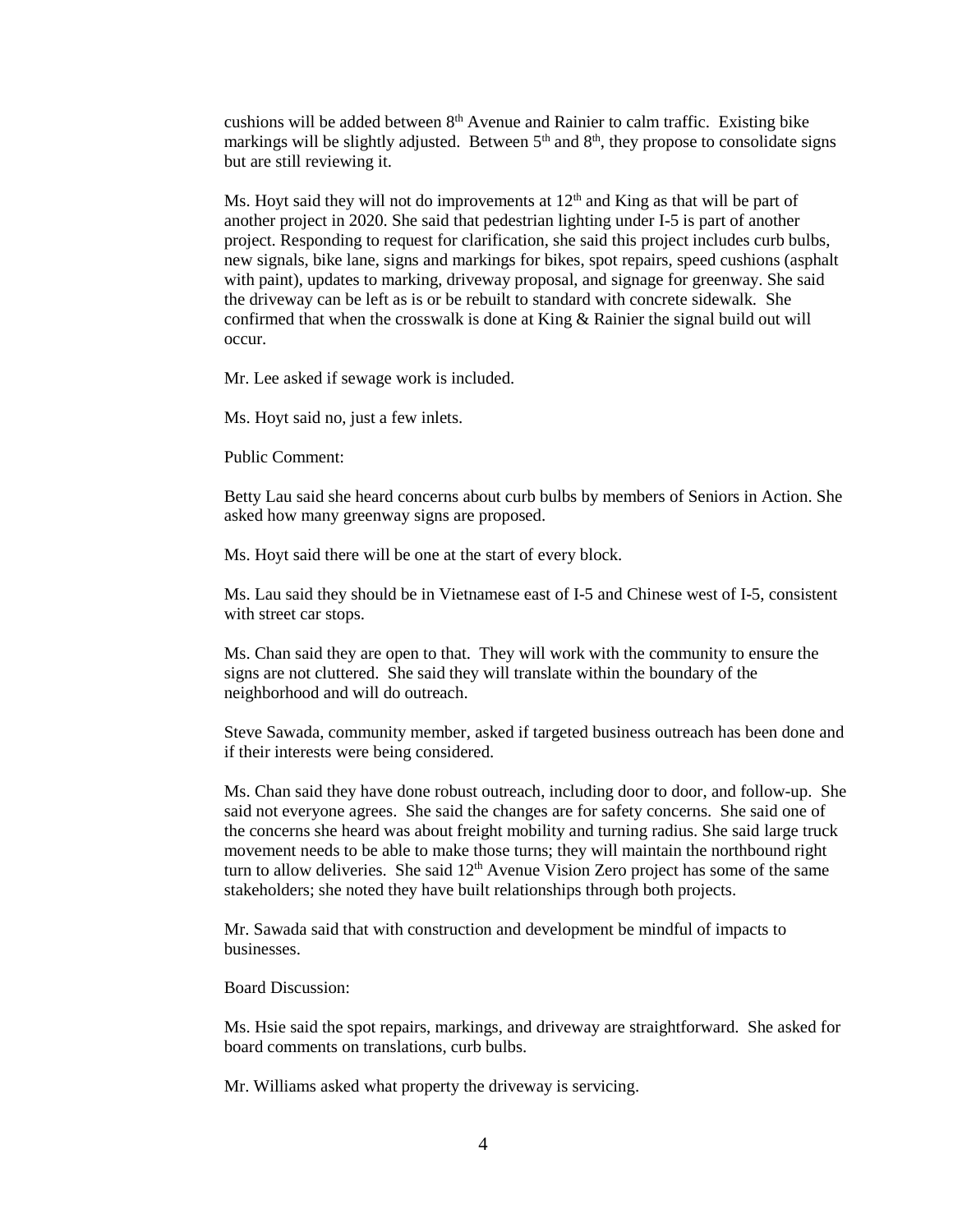Ms. Hoyt said it is Lam's Seafood; she said there was concern that they'd have to close driveway.

Mr. Williams said the driveway is heavily used and is failing; it's eroded over time.

Mr. Legon-Talamoni asked if a comprehensive traffic study had been done. He noted the dedicated bus stop at Weller & Dearborn.

Ms. Hoyt said they did an analysis; timing will be tied to other signals.

Mr. Legon-Talamoni suggested conditional approval based on submittal of translation of signage text to Staff.

Ms. Hsie suggested a report-back on curb bulbs.

Ms. Chan said she will return for a briefing on curb bulbs. She requested approval of application as is with staff approval of sign translation.

Action: I move that the International Special Review District Board recommend approval of a Certificate of Approval for Street Use/Design in the right-of-way with condition text for translated King Street Greenway signage (Chinese, west of I-5, and Vietnamese, east of I-5) shall be submitted to staff.

The Board directs staff to prepare a written recommendation of approval, based on consideration of the application submittal and Board discussion at the January 22, 2019 public meeting, and forward this written recommendation to the Department of Neighborhoods Director.

This action is based on the **following applicable sections of the International Special Review District Ordinance and Design Guidelines:** 

### **SMC 23.66.334- Streets and sidewalks Secretary of Interior's Standard #10**

MM/SC/TL/SLT 4:0:0 Motion carried.

12219.23 450 S. Main St. - KODA *Applicant:* Yang Lee, KMD Architecture (on behalf of Da-Li International)

> Ms. Frestedt explained the application for proposed final design of a 17-story condominium development, including approx. 5,722 SF of street-level retail and 75 parking stalls. She said the application includes proposed materials/finishes/colors, landscaping, right-of-way improvements at the NW corner and a tenant sign plan. Building name signage will be submitted under a separate application. Exhibits reviewed included plans, renderings, specifications and cut sheets. The zone is IDR/C 125/150-270. The site is located outside of the Asian Design Character District and the Retail Core. S. Main St. is a designated Green Street. On September 27, 2018, the Department of Construction and Inspections issued a Determination of Non-Significance (DNS) with conditions for the proposal. No environmental impact statement was required. The Architectural Review Committee received a briefing on Final Design on Jan. 8, 2019. A Certificate of Approval for Preliminary Design and Use was issued on October 24, 2018.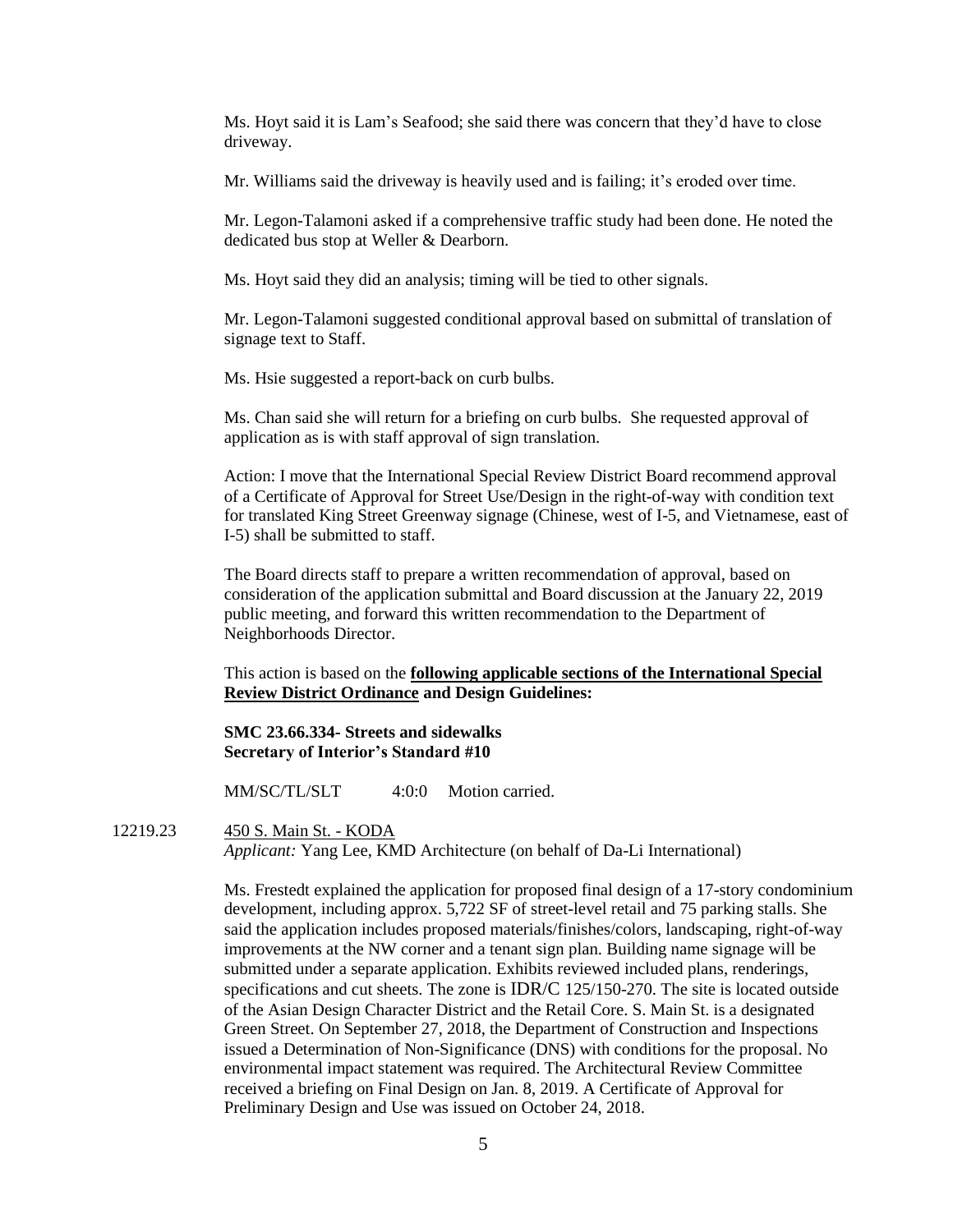Applicant Comment:

Jason McCleary, KMD, presented via PowerPoint (detailed report in DON file). He provided an overview of the project noting that the inspiration for design came from visual order of the neighborhood. He went over material concept and said the north elevation will eventually be covered by future development. He said the solid Equitone panels will utilize concealed fasteners. He said the proposed cherry blossom motif will be incorporated on the southern facing canopy; they will be backlit, laser cut panel with consistent pink lighting behind. He noted the street level curtain wall, two openings on the alley side with coil overhead doors, vehicle grates, trash room. He said the visual order is made up of Japanese elements and noted the Cherry blossoms concept; window mullion on 5<sup>th</sup> and Main retail glass inspired by teahouse images. He said artwork will be deferred and asked that a placeholder location for the artwork be approved; the sculptural element will be further refined, with guidance from the community through a separate process. He said they propose to include a plaque within a shadowbox for educational purposes at the base of retail. He noted placemaking elements – cherry blossoms, public art, signage with Katakana font, and Japanese inspired landscaping.

Mr. McCleary said they worked with they worked with the Seattle Police Department to make sure the areas around the base of the building were sufficiently illuminated. He went over lighting for each elevation and said rooftop lighting will be a nod to classical buildings in neighborhood and will define the top. He said that landscape plans include street trees, Japanese dry riverbed concept, seating along streets; utilities beneath necessitates raised planters. He noted bike racks and proposed locations. He said proposed Cherry trees on upper floor decks.

Mr. Lee said a sign plan will be proposed at a future briefing. He presented conceptual building signage and identified three retail entry locations (a blade sign, sign over the entrance and a window sign).

Mr. McCleary said they are requesting a departure for rooftop coverage (23%).

Public Comment:

Lin, community member, encouraged the team to honor the language of the community. She noted orientalism and language fetishism and said they should focus on language justice.

#### Leslie Morishita, Interim, read from letter:

'Through observing the Koda project progress over the past year and it seems that they see this ISRD process as simply a bureaucratic hoop to jump through before they can build their building – a game of words, and smoke and mirrors. For us this is not a game. This is our community, our culture, our history, our hope and our responsibility to our API pioneers who build this community in the face of racism and immeasurable hardship and sacrifice.

We invite Da Li to show us they men it when they say they wish to honor, respect, and contribute to this community. In this regard, we have some specific and readily doable suggestions: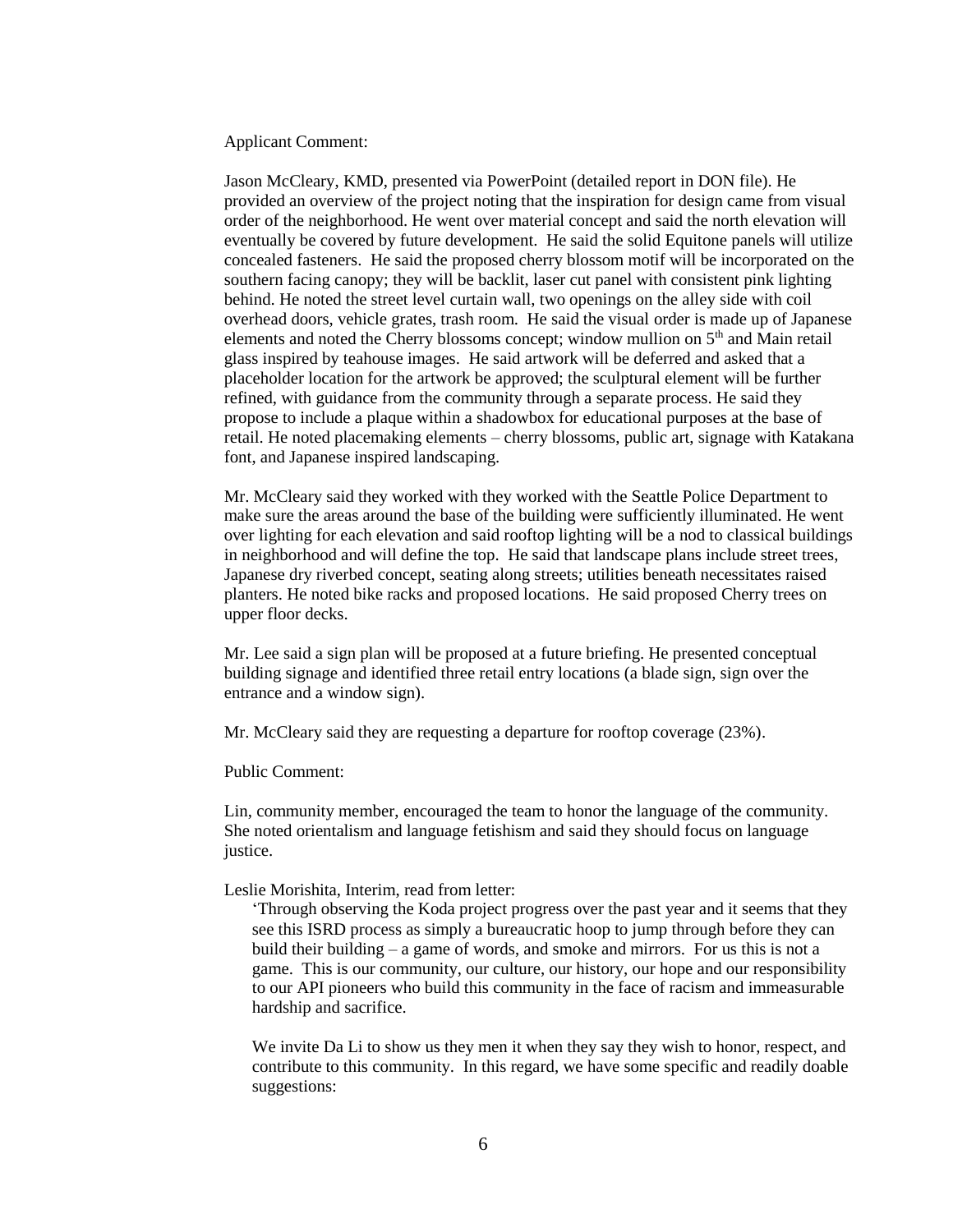- A. Da Li has promised a 'truly community driven process' to create public art at the site, and yet, in the same breath, they contradicted this notion by stating that 'Da Li, as the developer, will drive the public art process.'. We urge Da Li to support community driven public art that will help them avoid the tokenizing and cultural appropriation that has characterized their past efforts. Through a truly community driven process we can realize the potential for making a place that holds real meaning for the community.
- B. Regarding the building sign please engage a design who knows English and Japanese to advised on the design to bring balance and beauty instead of the current awkward layout
- C. Regarding commercial spaces please strive to accommodate small, local, culturally relevant businesses, in terms of affordability and space layout.
- D. The Koda building will have a direct negative impact on residents at Hirabayashi Place. Please follow through with Interim's request that Da Li share their rooftop terrace with Hirabayashi Place residents- this would show a good faith effort to be a part of and contribute to the community.

Regarding the overall project, to reiterate Interim's position expressed at the October ISRD meeting, Interim opposes the KODA project, for reasons that we recognize are outside of the ISRD purview. Interim supports development outcomes that ensure everyone participates in and benefits from the neighborhood's growth, especially lowincome residents, immigrants and refugees, communities of color, and others at risk of being left behind or being displaced. We remain committed to advocating for expanding the ISRD's purview to include equitable development criteria, and cumulative impacts of speculative high-rise developments. WE look forward to working with City officials and you, towards out shared purpose to, as the ISRD ordinance states, 'promote, preserve, and perpetuate the cultural, economic, historical, and otherwise beneficial qualities of the area…'.'

Betty Lau, community member, suggested Kanji instead of Katakana to be consistent with other businesses. She asked what Koda means.

Midori Liu, resident, said it refers to a rice field.

Ms. Lau said then it should be Kanji.

Nina Wallace, community member, seconded Ms. Morishita's comments. She said the board purview should expand; the same issues are repeatedly coming up and the process isn't working. She said we need more conversation about it. She said Hirabayashi Place is next door. She said this project has done no genuine engagement with the community; how do they know it is a good faith effort. She said they want to see real engagement, and a real opportunity for engagement and how to mitigate the negative impacts here to Hirabayashi Place. She expressed concern about the cherry blossoms, nothing they are kitschy and tokenizing. She said Asian laborers built the neighborhood; they would not be able to afford to live here. She said retail space should be made available to existing local business.

Ms. Frestedt said the board's jurisdiction is embedded in the Land Use Code and that changes to the code require action by City Council. She said that advocacy by the community is needed if they want to see changes to the code.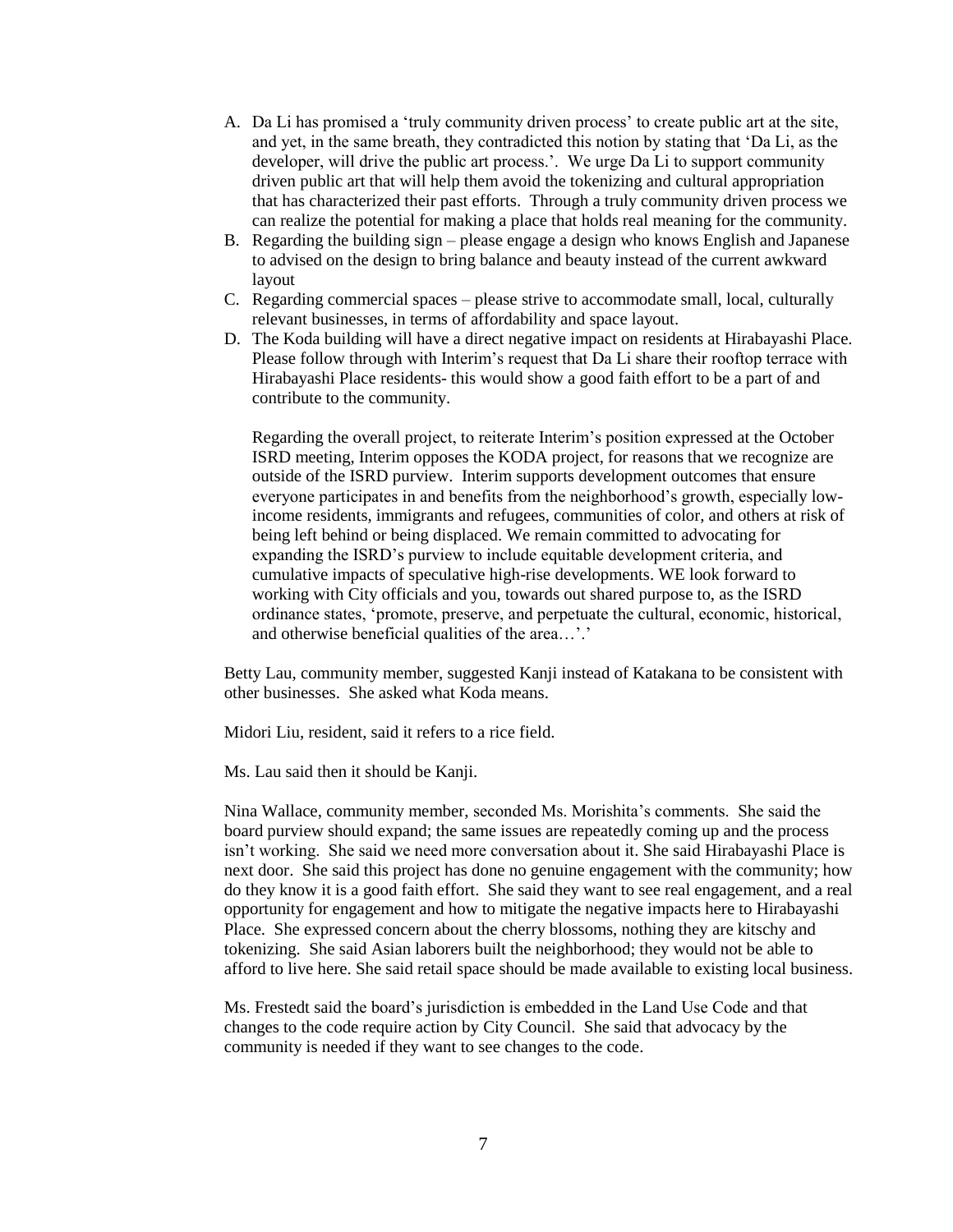Jaqueline Wu, community member, said the Japanese aesthetics seem like a European interpretation of Japanese aesthetic and colonial influence. She said it is design perpetuates racism. She said the board should consider no Katakana.

Ms. Liu said Japanese immigrants came to New York San Francisco, to America and worked in restaurants. She said the children of immigrants have PhD's but can't do what their parents did. The only way to grow is to build like Koda. She said her husband is Chinese; his family came in 1800s to San Francisco and worked on the railroad as cooks. Her husband has a PhD; he won't cook. She said the community must progress if they want the ID to grow.

An Huynh, SCIDpda, said Da Li reached out to her about the art process. She shared her experience doing public outreach and engagement with SCIDPDA, Friends of Japantown; it is up to them how they move forward.

Steve Sawada said his is the son and grandson of immigrants and he cannot afford Koda. He said there will be people cooking in community who need a place to live. He said the applicants presented mono-culture and telling us/showing us what they will do. He said he is ashamed we are buying into mono-culture. He said the suitcases represent trauma to the community and he can't believe it was suggested as art. He said the glass is like that in South Lake Union; it signals that no one cares about the CID anymore. He said we should preserve what we have.

Louie Lin said he is a child of Chinese immigrants; he has a degree and he is washing dishes. He said these concerns are not part of the Board's jurisdiction. He said the cherry blossoms will only be seen when under the canopy – it cheapens and tokenizes the aesthetics.

Tomio Moriguchi said his store started in 1946 there were three hotels; not one had a private bath. He said tax-paying people are good for the community.

Ms. Hsie thanked public for their involvement and coming out and sharing comments. She said there are other platforms to address larger issues. She the board will review materials, finishes, colors, landscaping; the applicant will come back for final signage and art.

Ms. Frestedt provided a summary of the Architectural Review Committee meeting, which included a thorough project overview; there weren't significant number of concerns raised regarding materials, color, and finishes. She said there was discussion regarding signage and some community discussion is reflected in the summary. There will be opportunities for further input. She said it has been a two-year process through which she appreciated the team responding to comments from the Board and making design changes. She noted the desire to include local businesses. She said the building is a modern reflection of industrial stock in the district. She said that long-lasting materials have been proposed.

Ms. Hsie noted that the design team has talked with Ms. Huynh about the art process; she advised the applicants to really listen to MS. Huynh and to learn from the successful strategies and ways to connect with diverse community via different platforms online, mailers, survey. She added that it's important that the team think through the plan very carefully.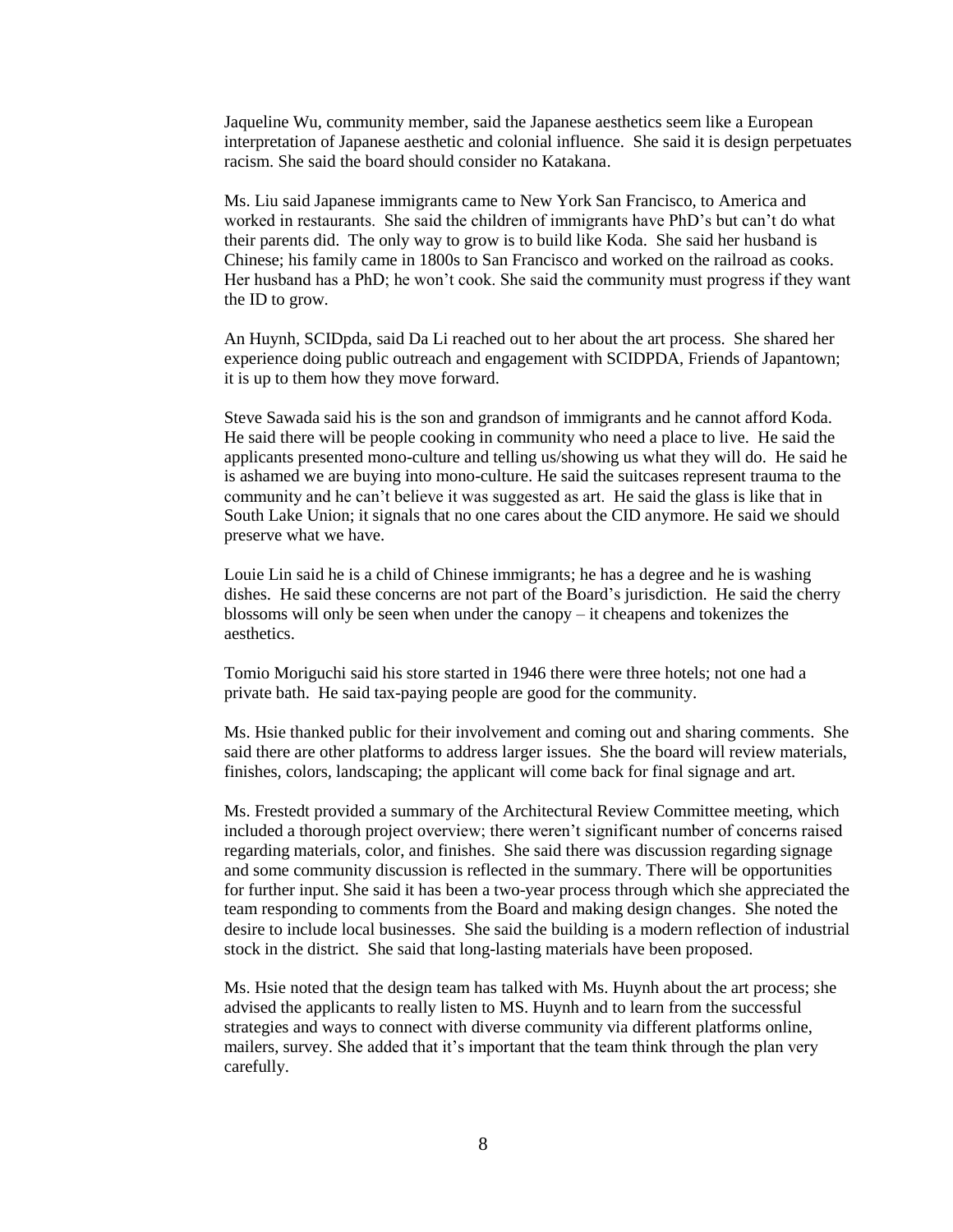Mr. Legon-Talamoni spoke to the decision to separate art and signage from consideration. He said it is a disservice to community to steer the design in a certain direction. He challenged the community to engage with the applicant in making these elements want to find a middle ground. He said he didn't know Katakana or Kanji and it would not be appropriate for him to comment on them.

Action: I move that the International Special Review District Board recommend approval of a Certificate of Approval for Final Design at 450 S. Main St., with condition the applicants will return to the Board with an application for right-of-way and crosswalk improvements and the SW, NE and NW corners of the intersection and  $5<sup>th</sup>$  Ave. S. & S. Main St. and a request that the applicant return with more information about the signage and art plan. The Board's recommendation includes the departure for rooftop coverage.

The Board directs staff to prepare a written recommendation of approval, based on consideration of the application submittal and Board discussion at the January 22, 2019 public meeting, and forward this written recommendation to the Department of Neighborhoods Director.

This application does *not* include building signage.

This action is based on the **following applicable sections of the International Special Review District Ordinance:** 

- **SMC 23.66.030 - Certificates of approval - Application, review and appeals**
- **SMC 23.66.302 – International Special Review District goals and objectives**
- **SMC 23.66.306 – International District Residential (IDR) Zone goals and objectives**
- **SMC 23.66.332 – Height and Rooftop Features**
- **SMC 23.66.334 – Streets and Sidewalks**
- **SMC 23.66.336 – Exterior building finishes**
- **A. General Requirements.** To retain and enhance the visual order of the District, which is created by existing older buildings that provide unique character and form through their subtle detailing and quarter-block and half-block coverage, new development, including exterior remodeling, should respect the architectural and structural integrity of the building in which the work is undertaken, through sympathetic use of colors, material and style. Exterior building facades shall be of a scale compatible with surrounding structures. Window proportions, floor height, cornice line, street elevations and other elements of the building facades shall relate to the scale of the existing buildings in the immediate area.
- **C. Exterior Building Design Outside the Asian Design Character District.** Outside the Asian Design Character District, earthen colors and masonry construction with nonmetallic surfaces are preferred. Concrete construction will also be permitted if treated in a manner or incorporated into a design that provides visual interest and avoids large unbroken surface areas.
- **SMC 23.66.342 – Parking and access**

#### **ISRD Design Guidelines**

**1. Awning and Canopies**

#### **ISRD Design Guidelines for Signs Ill. PROCEDURES**

- A. Applicants for new construction, renovation, or change of use of three or more tenants of a multi- tenant building shall submit an overall sign plan for the building as part of and at the time of their application for facade design approval, or at use approval if no facade changes are proposed.
- B. Building sign plans shall include the total number of building and tenant signs proposed and the location, size, and shape of each.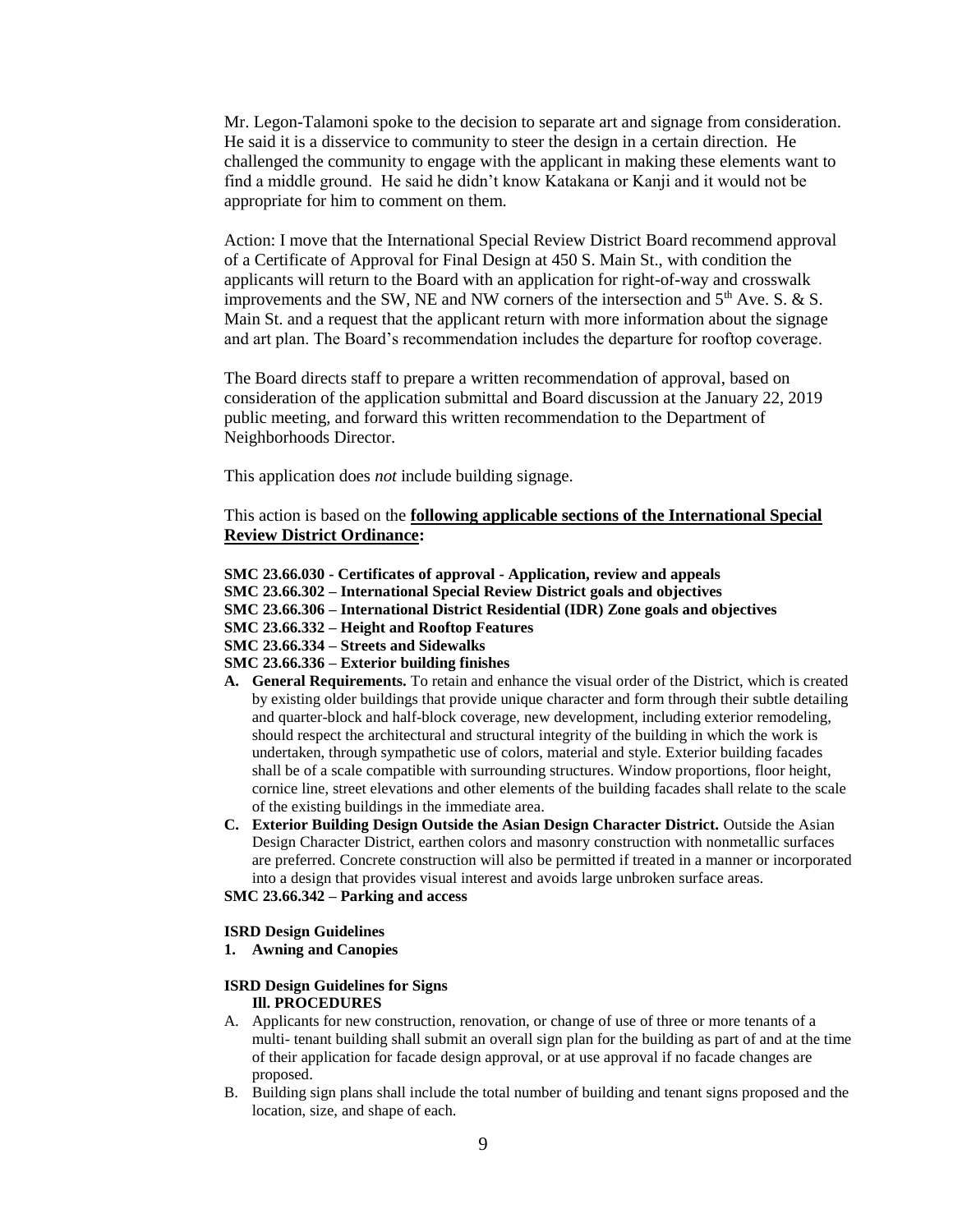- C. Building sign plans may, at the applicant's option, include proposed sign colors, materials, methods of lighting, and/or letter styles.
- D. Preparation and approval of building sign plans is intended to aid applicants in the design of signs and to streamline board approval of applications. Individual signs still require review and a certificate of approval by the board.

#### **Secretary of the Interior's Standards #9 & #10**

MM/SC/SLT/TL 4:0:0 Motion carried.

Mr. Williams said the applicant has had several missed opportunities and they need to challenge themselves to reach out to the community and not miss any more opportunities.

Ms. Frestedt said she appreciated the amount of community input which she said has informed the board; she said community comments do matter and strengthen the process. She said there are several new projects coming and she encouraged continued community involvement in the process. She said to sign up to receive agendas and that she is available to answer questions.

## **012219.3 BOARD BRIEFING**

012219.31 1001-1005 S. King St.

*Presenter:* Matt Driscoll, d/Arch, LLC

Briefing on proposed demolition of existing buildings and new construction of an 8-story mixed use apartment building to include 76 parking stalls. The focus of this initial briefing will be on the demolition proposal and preliminary massing studies.

Steven Leahy, Bree Bauer, and Matt Driscoll presented. PowerPoint in DON file.

Mr. Leahy said they are looking for input on whether the existing buildings are contributing or not. He said the buildings were constructed separately, in 1914 and 1915 and served as a garage. It served multiple tenants over time – produce distributor, pattern storage center, industrial laundry, restaurant supply, electroplating, grocery, nail supply among others. He said that chemical spills and metal shavings during the electroplating tenure contaminated the site. He said there were significant modifications in 1963, including conversion into an industrial laundry facility. There have been multiple alterations over time and the buildings are in poor condition. He said that the building transition into Rising Produce in 2000. He said the brick is degraded, holes in the façade are patched with sheet metal, garage door removed and sealed with plywood. He said there has been environmental review; City/State found original contaminant and cleaned that, but more has been found.

Mr. Leahy provided context of the neighborhood and site east of I-5. He explained the intent to construct an eight-story building with two levels of parking, 105 low-income units, 4200 square feet of commercial space. He said that two stories will be concrete, six will be wood construction. He went over design inspiration for the building noting other multifamily buildings in the area: punched windows, clear glass façade in commercial space, recess for public gathering, heavy masonry bases.

Tomio Moriguchi asked how contaminated it is.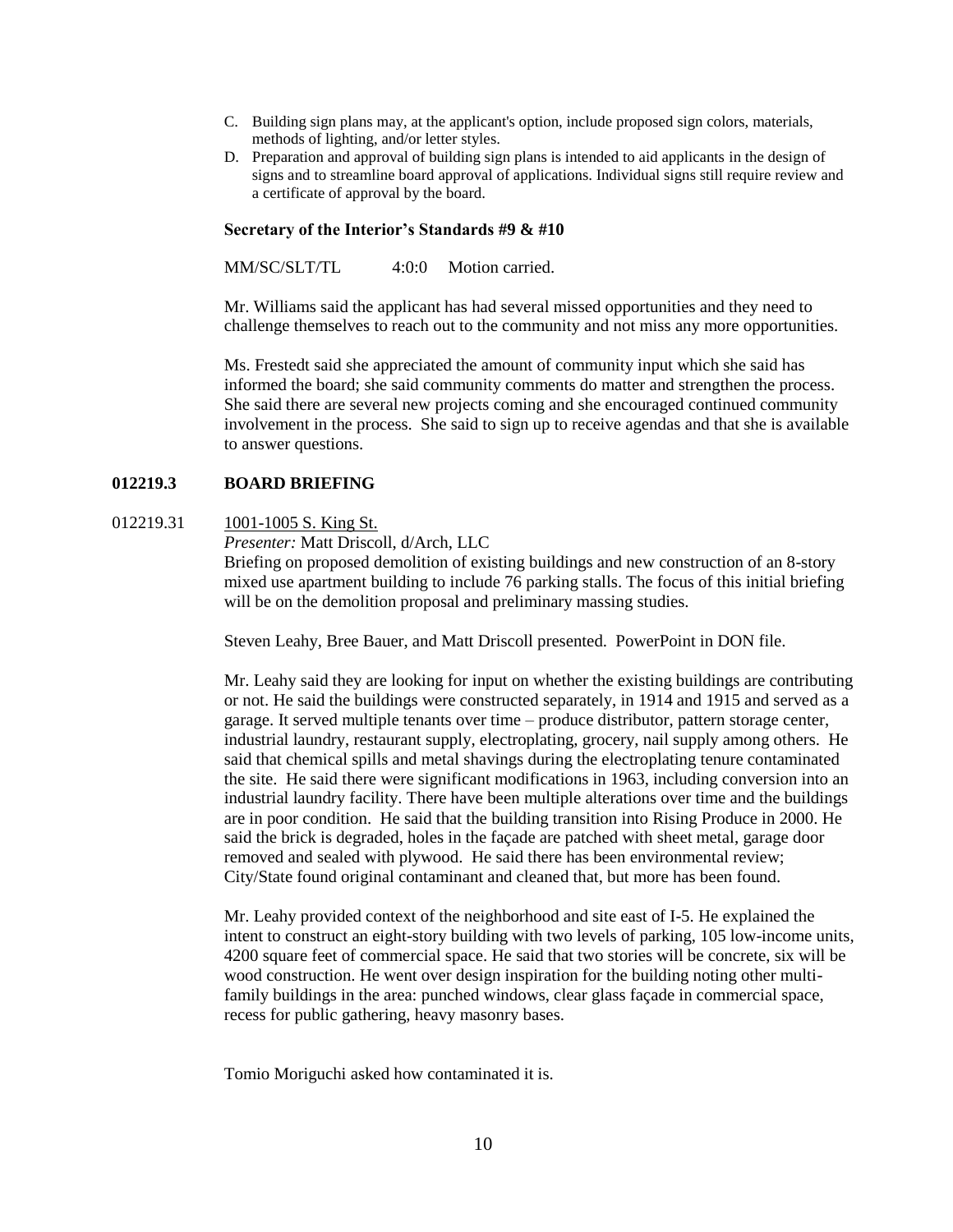Mr. Leahy said that there was no incident report from the initial issue; there could have been leaks.

Betty Lau said they are using the wrong name of the district.

Mr. Legon-Talamoni asked if the proposed project will address contamination issue.

Mr. Leahy said testing is needed to see extent; they could clear up some.

Tom Boshaw said they have to identify the issue and the owners/investors are committee; they will clean up if required. He said they understand it is manageable.

Mr. Williams asked if they will address seepage into adjacent properties.

Mr. Boshaw said they will, and they have already collaborated with adjacent landowners.

Ms. Hsie said the team did a great job of detailing existing conditions. She said she wants to understand the extent of contamination, remediation. She asked for more information on the building history, architect, significant events or techniques, example of style, etc. She said it would be helpful to see side-by-side examples of the changes over time.

Mr. Leahy reiterated district inspiration for design character they want to reference. He said two main setbacks will be requested: 1) overhead high voltage wires on the west necessitate a 14' setback; and, 2) Green Street needs 10' setback at level five and above. He said the property line is extended a bit halfway into vacated alley. He went over topography and site slope. He proposed three iterations each with strong base and residential top, roof amenity, garage entry on  $10<sup>th</sup>$ , and commercial that wraps corner.

Option 1: Strong commercial edge to property line; four-story base along S. King St., twostory base on  $10^{th}$  Ave. S.; no departures.

Option 2: Two-story base wrapping around building, monolithic core; recessed commercial around  $10<sup>th</sup>$ , more public space; two departures requested as noted in presentation.

Option 3: \*preferred option\* is a combination of the other two. He said the preferred design has two-story and four-story base with transition between the two forms. He said they more pronounced corner will emphasize this and include a "colonnade that responds to elements in the District." He said there will be setback at residential and commercial planes. He said they have done shadow studies. A departure would be required for the sight triangle.

Public Comment:

Ms. Lau asked the number of floors.

Mr. Leahy said there will be eight.

Ms. Frestedt asked board members to discuss proportions of windows, exterior as it relates to SMC 23.66.336 C, overall context, garage access, and what the board wants to see.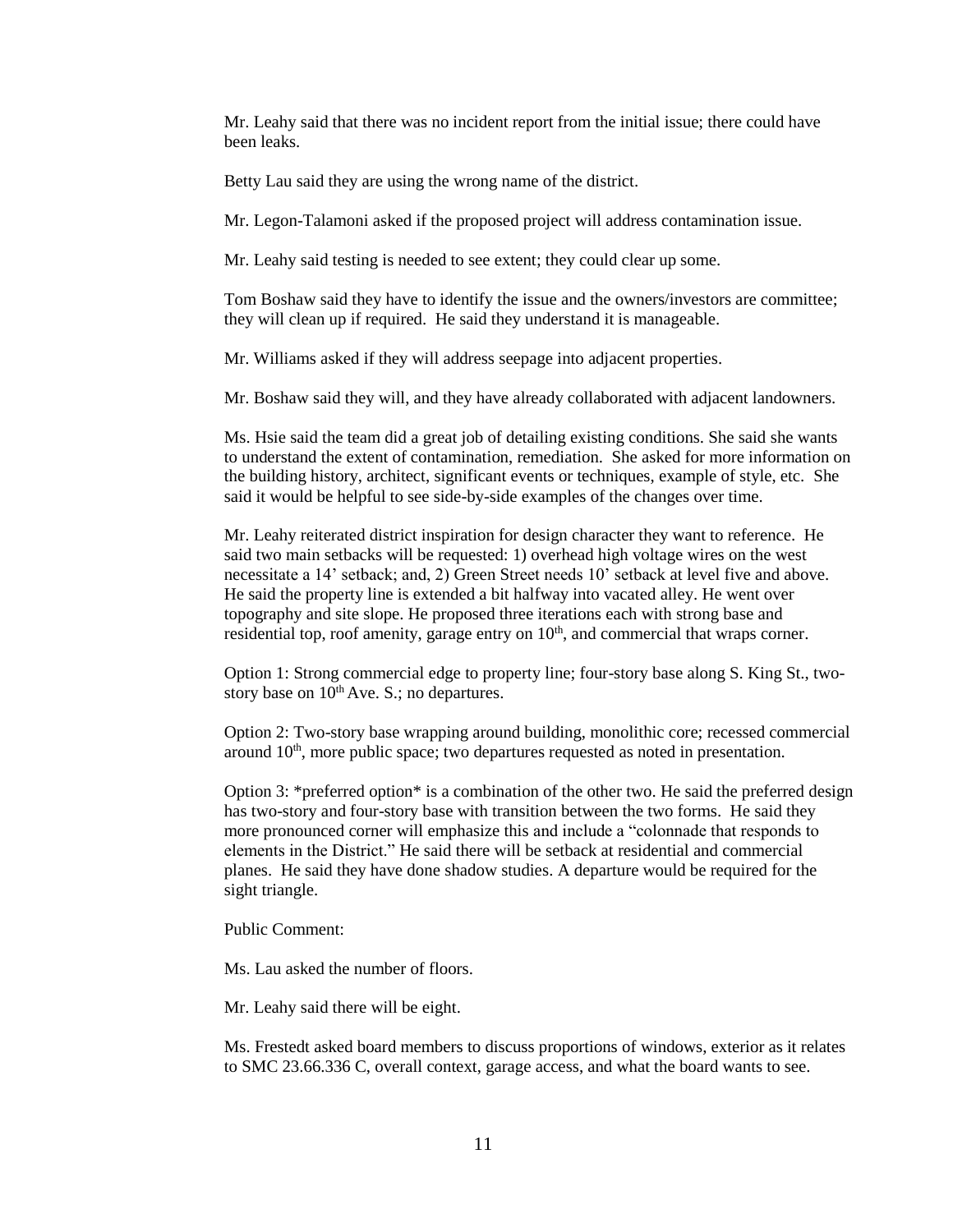Ms. Kunugi do you have a view from the NW corner, looking at the church? The streetscape?

Ms. Hsie said the board wants to see the process and the project be successful. Do achieve this, do more outreach and come back with a context study along S. King Street and  $10<sup>th</sup>$ Ave. S. She noted character of streets east and west of I-5 and the different stakeholders. She encouraged development of a community engagement plan and looking at uses on the ground floor. She encouraged the team to include smaller commercial spaces, explore other solutions for garbage room. She said the church will remain and to find a good relationship to that; pay close attention to context and historical significance of the church. She requested more design studies on massing and said that options 1 and 3 are similar, and all three are quite monolithic. She read from SMC 23.66.336 and noted unique character, form, and subtle detail here. She said to do more studies to break up massing. She said to think of a study from I-5. What will be visible.

Mr. Leahy said they have I-5 view and will do additional studies. He said they have started community engagement with Friends of Little Saigon and Helping Link.

Mr. Legon-Talamoni appreciated the work so far. He noted that the team has arrived at a point without having taken into account lessons learned from community engagement. He said there are differences between east and west of I-5; Little Saigon is more business oriented and west of I-5 is more residential. He said to take specific cues from Little Saigon and do more development between schemes. He appreciated in the preferred concept the step back to allow active/public experience. He said safety and security are huge especially for pedestrians. He asked if they have talked to SDOT regarding location of parking garage.

Mr. Leahy said they haven't talked to SDOT yet.

Ms. Hsie read from SMC 23.66.336 C. She said to break up the two main facades on  $10<sup>th</sup>$ and S. King. She said to use subtle ins and outs and to explore finding a way to break up that is sympathetic to other new and old buildings. She appreciated alternative 2 and said it does clean up the massing a lot. She said most buildings are rational and rigorous and they could entertain departure like that; it is a common way to provide visual interest. She said to explore visual interest to the building.

Mr. Lego-Talamoni said to use windows as a way to break up massing or show overall massing without fenestration.

Mr. Broshaw said they will provide examples to look at. He said more successful projects use extensive community outreach – Little Saigon, SCIDPDA, Interim, use of space, cultural icon element.

Ms. Hsie noted the number of new projects. She said the successful projects have done extensive community outreach and centered the design response on that feedback. She emphasized the importance of the ground level. She said the first three levels receive the most interest – first level with transom either traditional or more modern; above that there is not a lot of precedent. She said small shifts of 1' are not quite enough; small shifts of color are not quite enough. She said it is a quarter block coverage; she asked if leaving the alley is an option, if it could be public space. She said she is interested in seeing a less monolithic mass and to explore options. She said to show all design studies so the board can understand configurations that didn't work and understand the process.